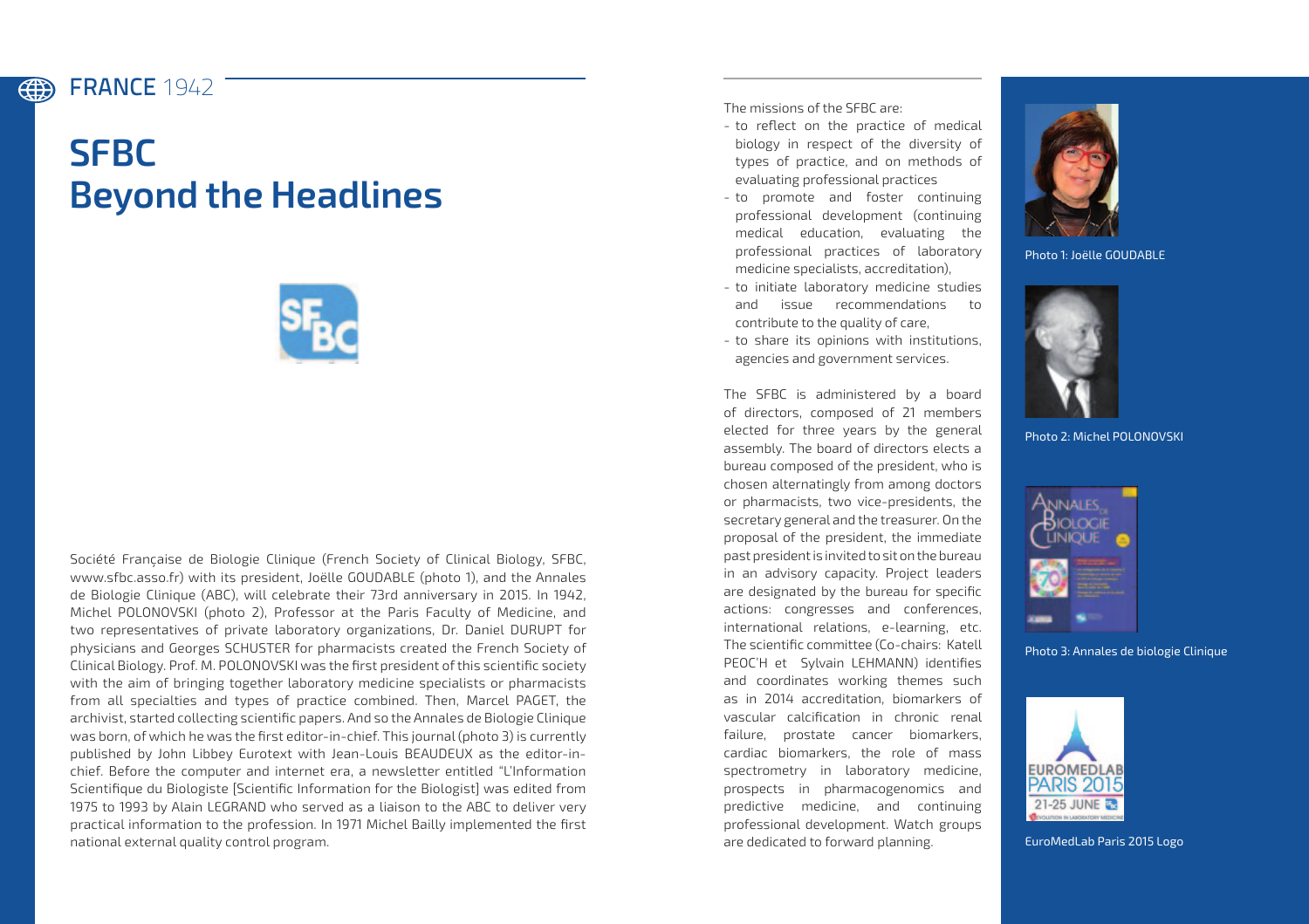

Photo 4: Jean –Emile COURTOIS



Photo 5: Gérard SIEST



Photo 6: Pierre VALDIGUIE



Photo 7: Simone ZERAH

The SFBC holds its Journées Scientifiques Nationales (National Science Days) as part of the Journées Internationales de Biologie (Annual Meeting of Medical Biology, JIB). The JIB was created in 1955 by the Association des pharmaciens directeurs de laboratoire d'analyses (Association of Directors of Pharmacist-Directors of Medical Laboratories, APDILA), ancestor of the Syndicat des Biologistes (Union of Biologists, SDB), they have, over the years, built the Journées de Lariboisière (International Biology Days) then developed a salon with Reed Expositions France as professional congress organizer. The SFBC leads the scientific committee along with various learned societies and historical partners.

The SFBC is present and active internationally. Paul FLEURY and Jean-Emile COURTOIS contributed to the creation of the International Federation of Clinical Chemistry, IFCC in 1952. J.E. COURTOIS (photo 4) presided IFCC from 1963 to 1967, as did Gérard SIEST (photo 5) from 1991 to 1996. Pierre VALDIGUIE (photo 6) was president of FESCC (1989-1993). Currently, more than twenty SFBC members are IFCC or EFLM officers. Simone ZERAH (photo 7) has been very active in EC4/EFLM to promote harmonization of professional training and qualifications; she received the "EFLM-Roche Award for Laboratory Medicine 2015". Bernard GOUGET (photo 8), EFLM representative (2003- 2015), directed the IFCC Communications and Publications Division (1997-2003) before joining the IFCC Executive Board as member (2008-2010), Treasurer (2011-2014), and Chair of the IFCC Nominations Committee up to 2017. Philippe GILLERY (photo 9), IFCC representative, has been the vice-chair of the Scientific Division since 2011. He is associate editor of the Clinical Chemistry and Laboratory Medicine

(CCLM), published in Association with the European Federation of Clinical Chemistry and Laboratory Medicine (EFLM) and member of the editorial board of Clinica Chimica Acta as French representative. Guilaine BOURSIER (photo 10) currently leads IFCC/SFBC young scientists.

The SFBC had the initiative in 2007 to create the Fédération Internationale Francophone de Biologie Clinique et de Médecine de Laboratoire (French International Federation for Clinical Biology and Laboratory Medicine, FIFBCML) The founding members are France, Algeria, Libanon, Morocco, Tunisia. The first president was Prof. Alain Legrand.

Several collaborations are already in place with WASPaLM and AACC: AACC- Lab-Tests-on-Line (LTO) (Véronique DUCROS et Jean Pierre Bali); AACC-Clinical Chemistry trainee council; Translation in French of Articles published in Clinical Chemistry; Joint meetings with the AACC POCT and critical care division at the 5th International Symposium "Critical Care Testing and Blood Gases" in Deauville 2012 and a joint session is planned in Versailles in June 2015 under the leadership of Michel VAUBOURDOLLE (photo 11). He coordinated also three monographs published by John Libbey Eurotext on "Accreditation of medical labs according ISO 15189 and 22870".

After EuroLab in NICE 1993, SFBC is organizing EuroMedLab Paris 2015 (June 21-25). EuroMedLab Paris 2015 will be the «R-evolution in Lab Medicine» linking scientific and other evidence to shape tomorrow's development in the field of



Photo 8: Bernard GOUGET



Photo 9: Philippe GILLERY



Photo 10: Guilaine Boursier



Photo 11: Michel VAUBOURDOLLE